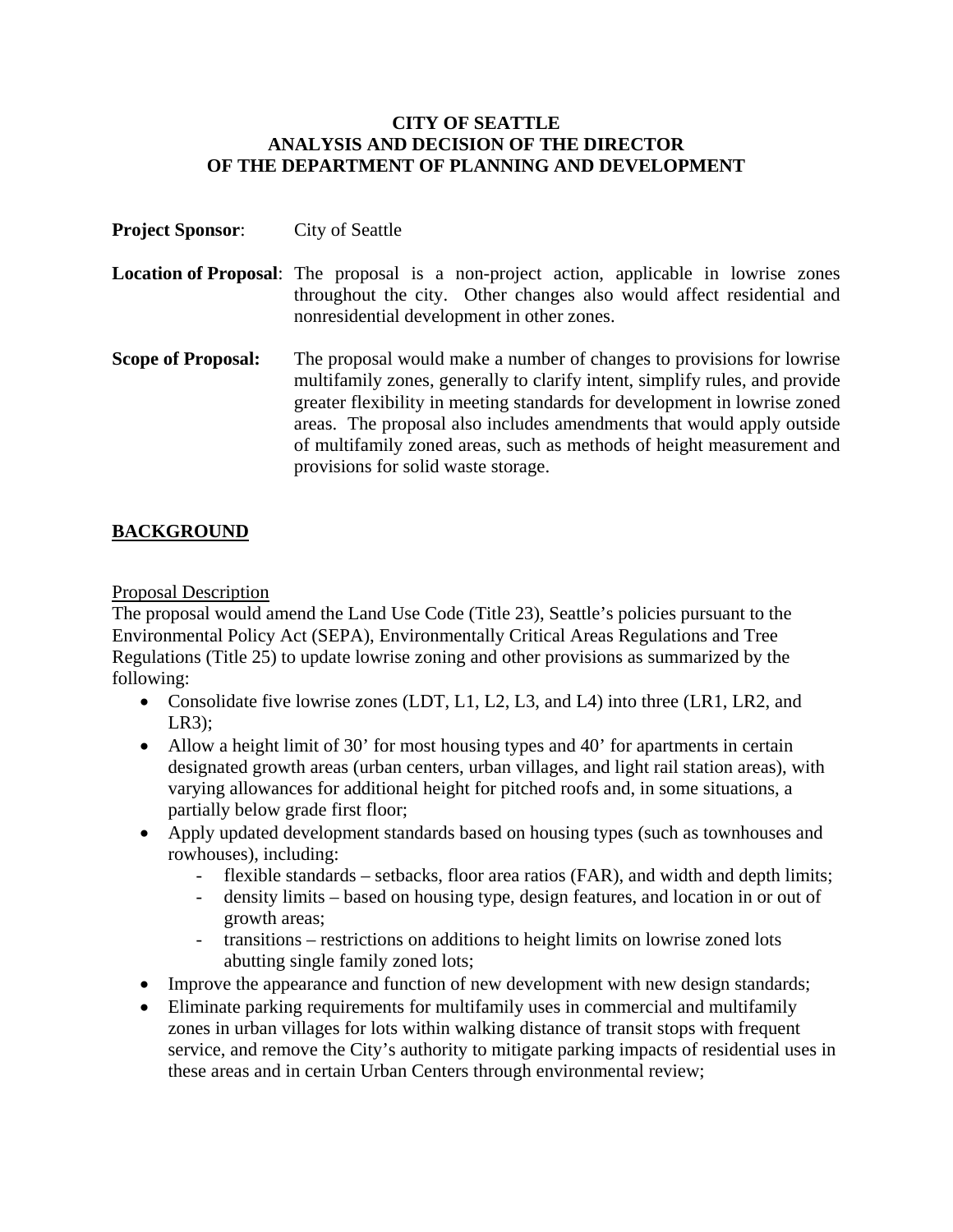- Apply the Green Factor landscaping requirement and residential amenity requirements to enhance livability of various housing types and promote sustainable development;
- Clarify and organize certain regulations.

Recommendations to change lowrise zone provisions apply only to land that currently is zoned for lowrise development. No single family zones areas are proposed to be rezoned. No remapping is anticipated, beyond consolidation of certain lowrise zones and applying new lowrise zone names.

A few amendments would apply to zones in addition to multifamily, such as space requirements for garbage and recycling. Minor amendments are proposed to the standards for Residential Small Lot (RSL) zones to allow for features such as eaves within setback areas, consistent with allowances in other residential zones. In addition, amendments are proposed for cottage housing, allowed in RSL and multifamily zones, to clarify standards related to the permitted floor area of a cottage structure and open space requirements. The Land Use Code height measurement technique is proposed to be amended to apply the technique now used in shoreline zones through multifamily and commercial zones. Parking requirements for multifamily uses in commercial and multifamily zones in urban villages would be eliminated if the multifamily lots were located within ¼ mile of a street with frequent transit service. The City's SEPA ordinance would be modified to remove authority to mitigate the impact of development on parking availability in the South Lake Union Urban Center, and for residential uses within the Capitol Hill/First Hill Urban Center, the Uptown Urban Center, and the University District Urban Center, except the for the portion of the Ravenna Urban Village that is not within one-quarter mile of frequent transit service. Additionally, authority also would be removed to mitigate the impact of development on parking availability for residential uses in urban villages within one-quarter mile of frequent transit service. These changes would align the City's SEPA authority to mitigate parking impacts with current and recent Land Use Code changes that have removed minimum parking requirements.

Rezone criteria are proposed to be revised consistent with the changes described above, to ensure that rezones are consistent with the bulk, density, and development patterns of adjacent areas. The rezone criteria also consider the land use mix, pedestrian activity, infrastructure, access and circulation for travel modes, neighborhood character, proximity to employment centers, recreational facilities, and special designations such as location in an environmentally critical area, urban village, urban center, or station area.

### Public Comment

Proposed changes to the Land Use Code require City Council approval. Public comment will be taken on the proposed text changes during future Council hearings.

# **ANALYSIS - OVERVIEW**

This proposal is an adoption of legislation and is defined as a non-project action. The disclosure of the potential impacts from this proposal was made in an environmental checklist submitted by the proponent, dated April 21, 2010. The information in the checklist, a copy of the proposed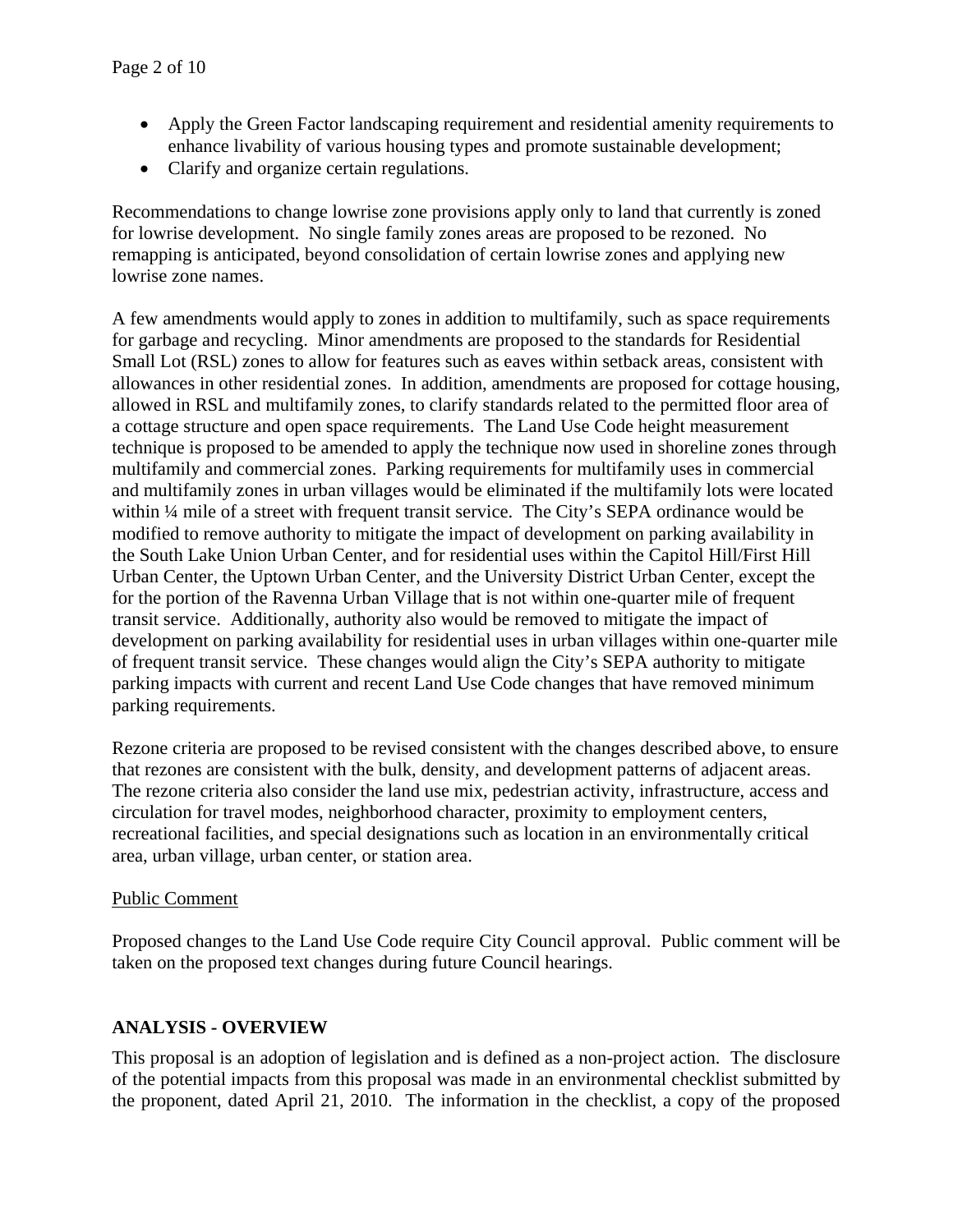text changes, a City staff Report and Recommendation, and the experience of the lead agency with review of similar legislative actions form the basis for this analysis and decision. The following describes the analysis conducted to determine if the proposal is likely to result in probable significant adverse environmental impacts.

### **ELEMENTS OF THE ENVIRONMENT**

Adoption of the proposed amendments would result in no adverse short-term impacts because the adoption would be a non-project action. The proposed changes do not significantly increase the size or density of potential development projects or the likely number of projects that would be built in the affected zones. The following analysis generally evaluates the potential long-term impacts that might result from differences in future development patterns due to the proposed amendments.

### *Natural Environment*

### **Discharges to water; emissions to air; production, storage, or release of toxic or hazardous substances**

As Seattle and its lowrise zoned neighborhoods are generally urban areas, most of the area affected by the proposed action is dominated by impervious surfaces (such as paving and rooftops), with some amount of vegetation (e.g., street trees and landscaped areas) and few animals other than birds, insects, and mammals commonly found in developed urban areas. Each neighborhood that would be affected by these code revisions has a network of sewer/storm drain utility systems to handle much of the surface stormwater runoff.

The proposed amendments would result in limited impacts to water, air, noise, or releases of toxic/hazardous substances. Major changes in the rate or patterns of development in the city, include lowrise areas, are not expected. To the extent that greater numbers of housing units are constructed due to the proposed code changes, slight increases in impacts to water, air (including greenhouse gas emissions) and noise may occur. In addition, greater lot coverage in certain zones may lead to slightly greater stormwater runoff. Given the expected incremental change in development potential, it is likely that these impacts would not be significant. Development of specific projects on individual sites is subject to the City's existing regulations, such as the Stormwater, Grading and Drainage Ordinance and the Environmentally Critical Areas Ordinance, and will be subject to environmental review (if they meet or exceed thresholds for environmental review).

### **Plants, animals, fish or marine life**

As major changes in the rate or patterns of development in the city are not expected from these proposed amendments, they are unlikely to have noticeable impacts on plants, animals, fish or marine life. Replacement of existing landscaping requirements in lowrise zones with green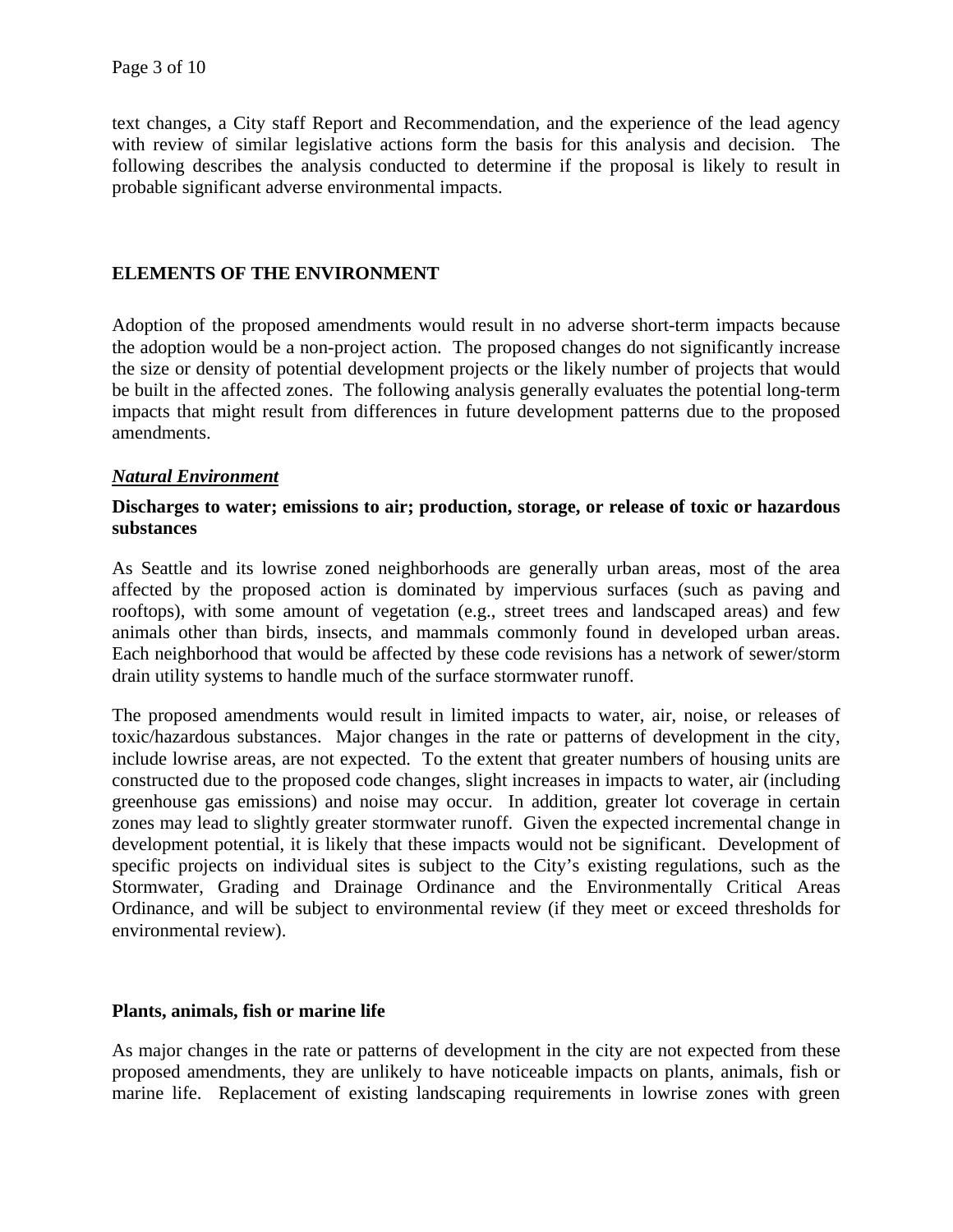factor provisions may slightly alter the mix of plants or areas of landscaping. No significant impacts on plants, animals, fish or marine life are expected. On a site-by-site basis, future development projects could potentially result in plant and animal impacts as a result of clearing vegetation or habitat that may be present on these sites. The existing regulatory framework, including the Land Use Code, the Shoreline Master Program, the Environmentally Critical Areas Ordinance, and the City's SEPA Ordinance will address impacts during review of development proposals on a project-specific basis.

# **Energy or Natural Resources**

Residential energy demands are relatively low compared to those of commercial and other uses. As major changes in the rate or patterns of development in the city are not expected from these proposed amendments, they are unlikely to deplete energy or natural resources to a noticeably different extent than existing regulations. The modification of current density standards is expected to increase overall development capacity (see below, Land & Shoreline Use); this increase would result in greater energy and natural resources depletion. However, as noted in the checklist, increased housing density might reduce demand for energy and natural resources on a per-unit basis. Mixed-use development patterns, which are more feasible as density increases, can reduce energy consumption by supporting shifts to walking and transit. Building heating costs per household may also be reduced since multifamily units typically result in greater common wall area, which is more thermally efficient than stand-alone walls. Benefits to natural resources also could occur to the extent new landscaping is designed to encourage water infiltration as a result of the green factor landscaping requirement, and through provisions that encourage wind and solar energy generators on rooftops. On balance, the proposed text amendments are unlikely to have a significant impact on energy or natural resources depletion.

# **Environmentally Sensitive Areas or Areas Designated For Government Protection**

Future development on parcels covered by these text amendments likely would have little effect on historic sites and districts that are located in the city. Fifty-three designated landmark structures and sites are located within Seattle's multifamily zones. The vast majority of these sites are institutions, public facilities, single-family residences, and apartment buildings. If any of these sites were to redevelop pursuant to the code changes, existing regulations, including the City's Landmarks Preservation Ordinance, would be applied during project review. Two historic districts include lowrise zones (Columbia City and Harvard Belmont). Development standards in these areas are specified by the Landmark District Guidelines. The proposed code changes would have minimal impacts within these areas since the Landmark District Guidelines would prevail.

Certain code changes, such as flexibility in setback standards and updating landscaping requirements with green factor provisions, may change how buildings are located on a site. To the extent that a development site contains an environmentally critical area, ECA regulations will continue to apply to such sites and may further restrict the locations of structures. In general,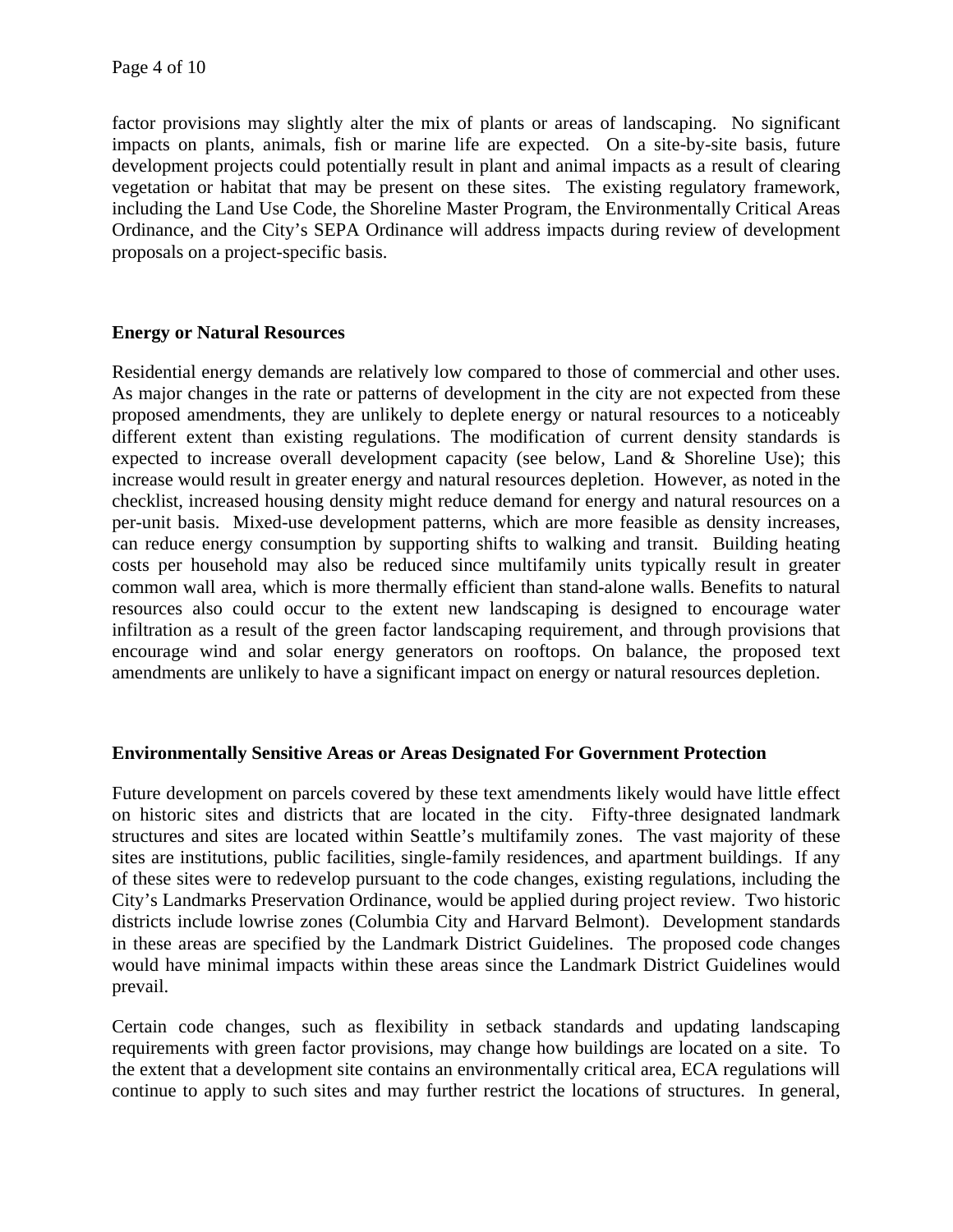future development pursuant to these code amendments is unlikely to substantially affect environmentally sensitive areas as these types of areas are infrequent within the multifamily residential areas of the city. The existing regulatory framework, including the Land Use Code, the Shoreline Master Program, the Environmentally Critical Areas Ordinance, and the City's SEPA Ordinance will address impacts during review of development proposals on a projectspecific basis.

# *Built Environment*

### **Land & Shoreline Use, Height/Bulk/Scale**

The proposed amendments primarily apply to approximately 3,779 acres of lowrise zoned lot area located throughout the city. The proposal would combine the five existing lowrise zone categories into three categories: LR 1 (including current lowrise duplex-triplex and lowrise 1 zones outside growth areas), LR 2 (including current lowrise 1 zones inside growth areas and lowrise 2), and LR 3 (including current lowrise 3 and lowrise 4). The proposal also defines five housing types that are appropriate for lowrise zones and tailors certain development standards for each type. While the proposal modifies standards related to the type of development allowed in lowrise zones, and in some instances includes provisions allowing for some increase in development density, current provisions related to permitted and restricted uses are essentially retained, and no significant adverse impacts are anticipated as a result of this legislation.

# *Land & Shoreline Use*

The text amendments do not propose changes in zoning designations beyond the reduction of lowrise zoning categories from five to three. No rezones or changes to the zoning map are proposed. Lowrise zones will continue to be primarily residential. No substantial changes in compatibility with neighboring properties are anticipated from these code changes.

Because the proposal would retain the use of density limits for certain housing types, and development standards would limit the achievable density for other development types to varying degrees, the proposed changes are not expected to result in substantial density increases. For example, in the LR1 zone, which is a combination of all existing LDT zones and L1 zones located outside urban centers, station overlay areas, and urban villages, the achieved densities in individual projects would continue to be relatively low, although the overall the multifamily residential development capacity in this zone is estimated to increase by 23 percent. To promote rowhouse and townhouse development as the preferred housing type in this zone, apartment development would be limited to duplexes and triplexes subject to the same density limit that currently applies in the LDT zone. For those projects that accommodate parking in the typical autocourt townhouse fashion, a density limit also would continue to apply. Even for those townhouse and rowhouse projects that would not be subject to a density limit, the required configuration of individual units on the lot and limitations on parking location would limit achievable density.

# *Height, Bulk, and Scale*

Under the proposed amendments, height limits would increase from 25 to 30 feet in the proposed LR1 and LR2 zones for all housing types other than cottage housing. The LR3 zone would have a height limit of 30 feet (consistent with the current L3 zone height limit, and less than the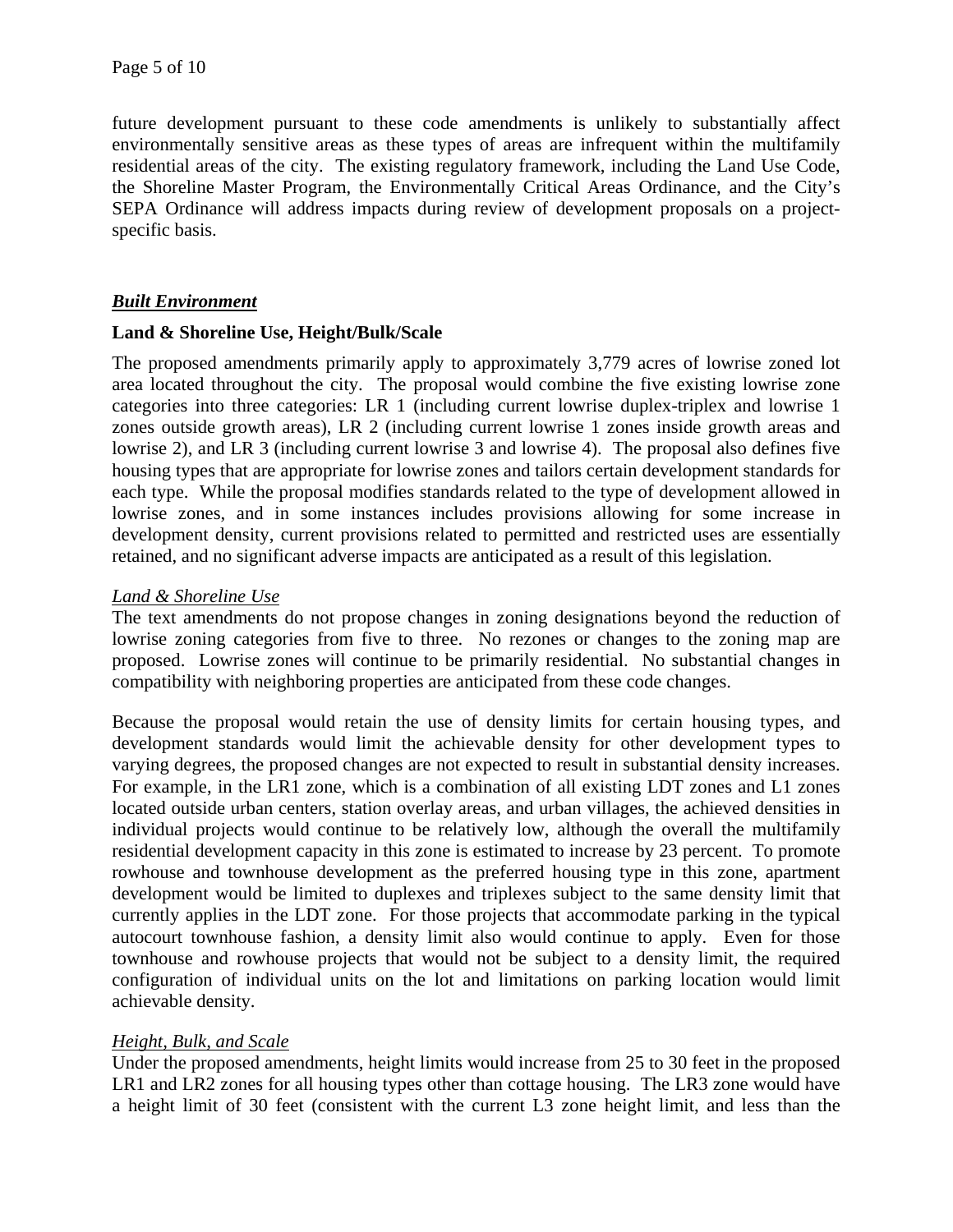current L4 zone height limits of 37 feet), except that apartments in growth areas would have a height limit of 40 feet. Additionally, a new height exception would permit up to four additional feet for a partially buried first floor. These changes may result in increases in view blockages and shadowing on neighboring properties; however, these increases are expected to be minor as the increases in allowed heights are small. Impacts of these new height limits would be partially mitigated through a code provision that provides a height limit of no more than 30 feet for any portion of a lot located within 50 feet of a lot line that abuts a single family zone.

Height measurement also would change for most zones, with the current method for measuring building height replaced by the method used in shoreline areas for all areas of the city except downtown and South Lake Union. The new measurement technique likely would produce little change in building massing on relatively level parcels, but could result in noticeably different buildings on sloping lots. Higher wall heights may be seen from the bottom of the slope, while building facades viewed from and across the top of the slope would be lower. Although the development envelopes of buildings on sloping lots would be expected to change with this measurement technique, no additional floor area or height would be allowed, and it is expected that impacts to height, bulk, and scale would be minor.

Other proposed code provisions, such as modifications to setback standards and use of floor-area ratio to regulate structure size, may slightly alter the bulk and scale of buildings constructed pursuant to these standards. Structure width and depth limits would be applied to townhouse and apartments in lowrise zones, to reduce potential impacts from these larger structures. Overall, these changes to development standards are expected to result in only minor bulk and scale impacts.

# *Housing*

The proposed text amendments include minor changes that could influence the type and density of residential projects built in the future. Reduced parking requirements, elimination of density limits for some housing types that comply with specific design standards, and increased flexibility in development standards could increase the variety of housing types produced, which could accommodate a wider range of housing needs and promote more affordable housing. No significant adverse impacts are anticipated as a result of this legislation. However, zoning changes could influence the number of lots likely to become available for redevelopment and/or the density of projects that can be built on these lots.

 Increased capacity for housing: Under current zoning, lowrise multifamily zones have an estimated development capacity for 26,800 dwelling units. When the current zoning was adopted in 1989, the EIS analyzing the proposed changes anticipated that a much higher density of development would be achieved than has actually occurred, as observed in actual projects built since 1989. Using current density limits, which, since their adoption in 1989 have proven to be higher than the densities actually achieved in multifamily projects over the years, it is estimated that the capacity that would have been available today would be about 35,327 additional housing units. Under the proposed changes, this total could increase to 38,903 units, for a gain of 3,527 units, reflecting a 10 percent increase above what was achievable with the density limits adopted in 1989.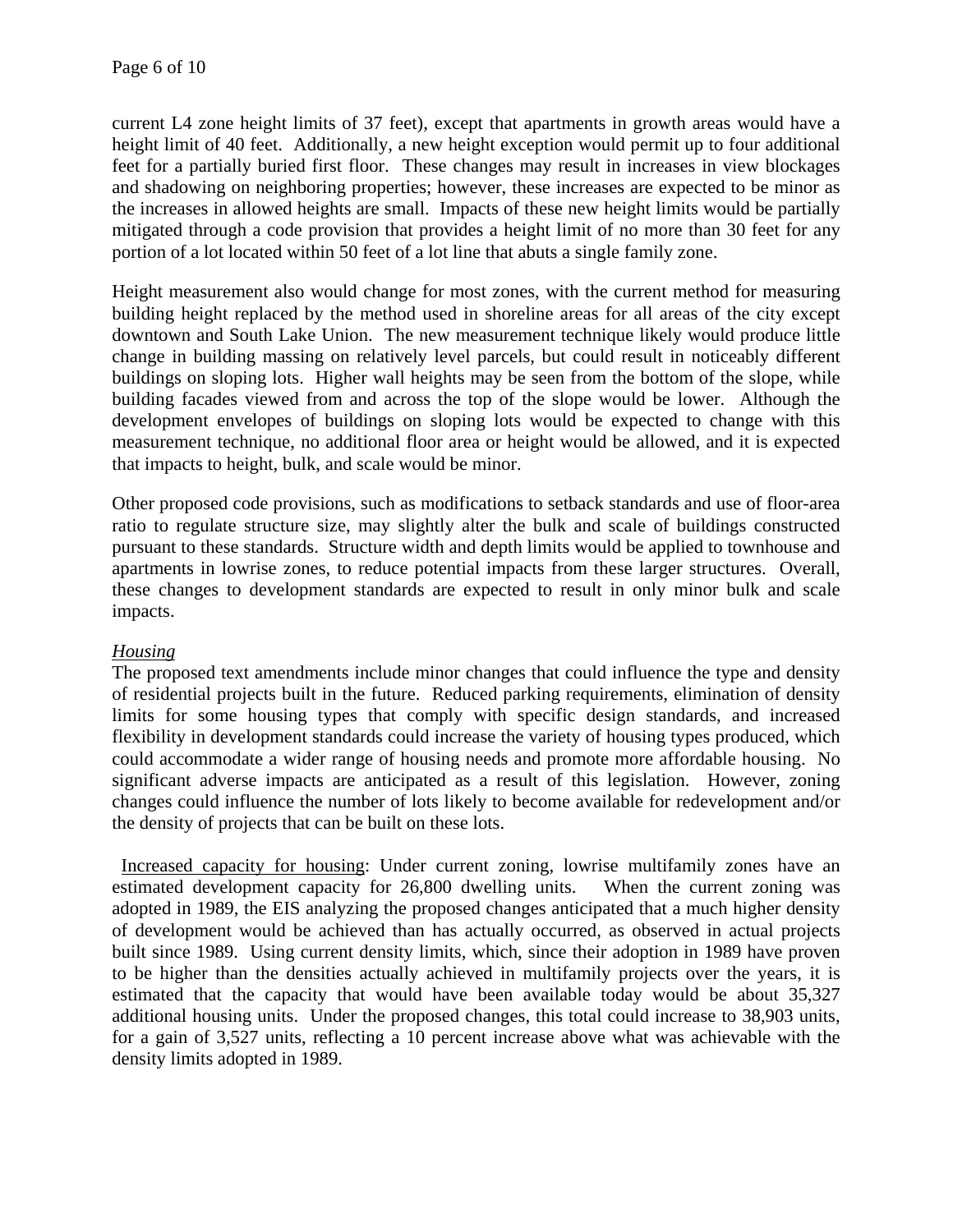Based on growth forecasts to the year 2024, roughly 50,000 new dwelling units are expected in Seattle; if current development patterns hold, about 18,500 of these units would be located in multifamily zones, although the capacity for new units, as noted above, is estimated to be much higher. (18,500 units is about 48 percent of the 38,903 units of estimated development capacity in lowrise zones with the proposed changes.) The amount of growth anticipated in lowrise zones could occur with or without the proposed changes, but some additional growth might be attracted to multifamily areas as a result of changes that could enable projects to increase development densities.

 Affordability: New housing developed in lowrise zones accommodate the full range of affordability, including subsidized housing provided for low-income households by public and non-profit housing agencies, market rate housing available to renters and owners at a range of income levels, and high-income, luxury housing. Affordability will be influenced by many factors beyond the scope of land use regulations, including locational characteristics, such as proximity to amenities and employment, the overall demand for housing in the region, and construction costs. Individual projects that will be influenced by the provisions of this proposal will occur over time and cannot be evaluated in terms of affordability at this time.

 Loss of existing housing: As noted above, capacity exists in lowrise zones under both existing conditions and the proposed code changes to accommodate substantially more growth than is anticipated over the next fourteen years. As the amount of growth in these zones will not significantly increase under the proposed changes, it is likely that no significant increase will occur in the number of existing units expected to be lost to future development. If individual projects achieve higher development densities and accommodate more units on redeveloped lots than would be expected to occur under existing regulatory conditions, slightly fewer lots would be required to accommodate the same number of units, which in turn could reduce the loss of units as fewer existing structures would need to be demolished.

Development of specific projects on individual sites is subject to the City's existing regulations and will be subject to environmental review (if they meet or exceed thresholds for environmental review). Overall, the proposed text amendments are not expected to have significant impacts on land and shoreline use, housing, or on the height, bulk and scale of resulting development.

# **Noise, Shadows on Open Spaces, Light & Glare, Environmental Health, Public View Protection**

The proposed code changes are expected to have minor if any impacts on these elements of the environment. Existing light and glare and noise standards are not proposed to be changed. Development of specific projects on individual sites is subject to the City's existing regulations and will be subject to environmental review (if they meet or exceed thresholds for environmental review), as well as the City's Noise Ordinance.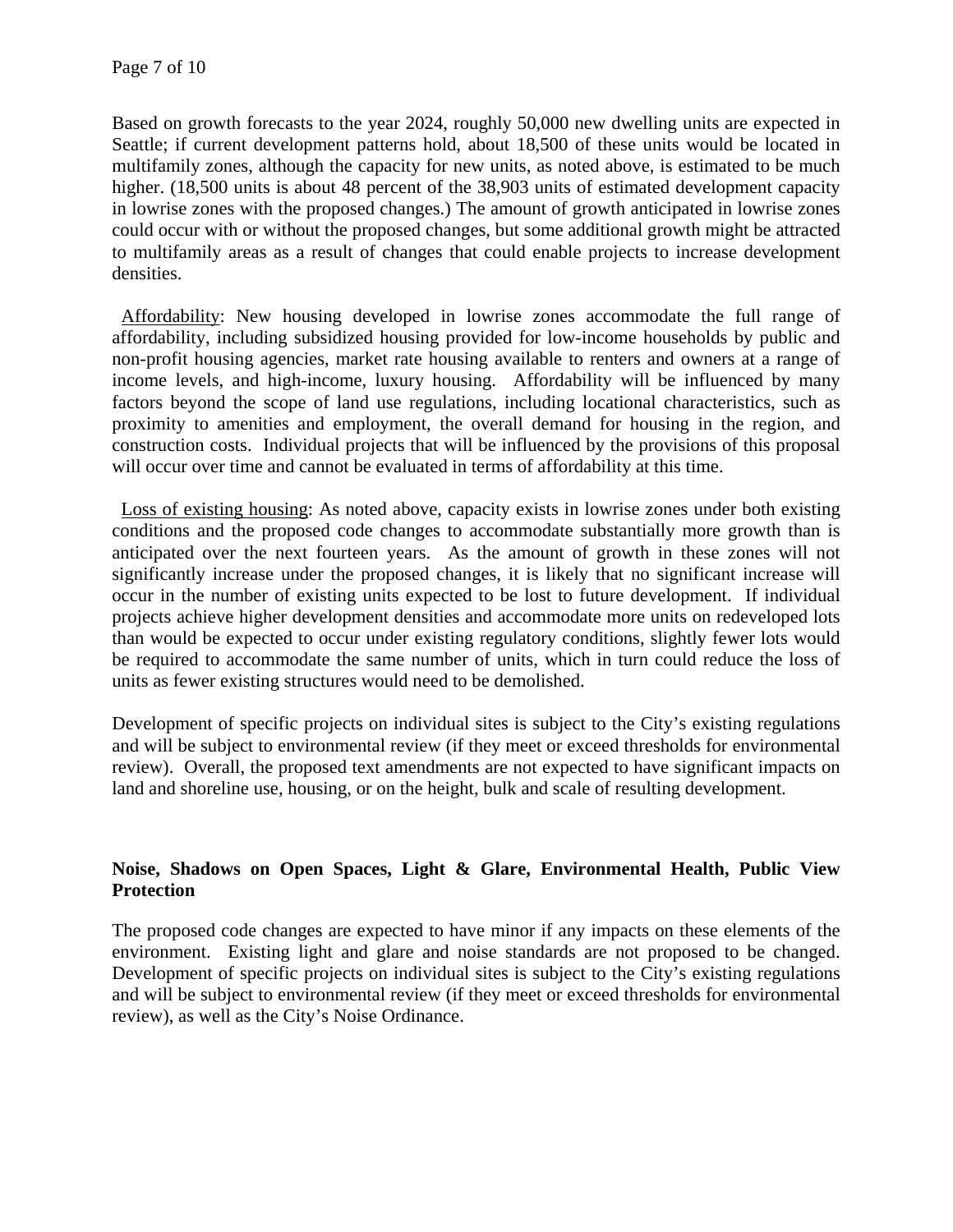### **Transportation, Public Services and Utilities**

#### *Transportation*

The primary cause of potential transportation impacts from the proposed text amendments would be the potential for construction of additional residential units, beyond what would be likely to occur under existing zoning. One indicator of how the proposed changes could increase the potential for new residential units in lowrise zones is the resulting change in available development capacity. The capacity for development is not a prediction of the number of new units that will actually be built, but it does provide a reasonable estimate of what is possible if available sites are redeveloped.

Overall, the total development capacity in lowrise zones under the proposal is estimated to be 38,903 units, or roughly a 10 percent increase above the capacity for new units under current zoning, assuming development that is built to the maximum permitted densities on parcels currently assumed available for redevelopment. What actually will be built in these zones depends on many factors, including market conditions, demand for certain types of housing, and opportunities for residential development in other zones. The nature of transportation impacts that could result from changes to lowrise zoning would depend on the additional amount of growth that would occur due to increases in density, the distribution of growth throughout lowrise zoned areas (i.e., widely dispersed growth throughout the city or concentrated growth in limited areas), and the transportation characteristics of areas where any substantial growth might occur.

Increases in development capacity are expected to occur fairly evenly across the three new lowrise zones. The LR1 zone is forecast to increase development capacity by 1,109 dwelling units, the LR2 zone by 1,749 dwelling units, and the LR3 zone by 718 units.

Data from the Institute of Transportation Engineers' (ITE) Trip Generation report ( $7<sup>th</sup>$  edition) provide an estimate of how much additional traffic might be generated by the forecasted increases in development capacity. In general, the empirical data gathered by ITE indicate that 100 multifamily housing units would generate approximately 672 new daily trips, with about 51 of these occurring during the morning peak hour and 62 occurring during the afternoon peak hour. In denser areas with more transit service and a larger number of destinations within walking distance, these volumes likely would be lower.

As noted above, the greatest absolute increase in development capacity is expected to occur in the LR2 zone, with capacity for an additional 1,749 units. Based on past trends, less than half of the development capacity in any of the lowrise zones is expected to be used to accommodate 20 year growth targets, so a more realistic estimate is that LR2 parcels throughout the city would be expected to add about 875 dwelling units. This would result in roughly 5,880 new daily trips, 446 new morning peak hour trips, and 542 new afternoon peak hour trips, although actual trip volumes may be somewhat lower, if development on LR2 parcels primarily takes place in areas with good transit service and walkable destinations. These new trips would be spread across developable parcels in LR2 zones throughout the city, with no substantial concentrations of additional development on any one site. Given this dispersion of development, no particular intersection or roadway segment would be expected to carry a preponderance of additional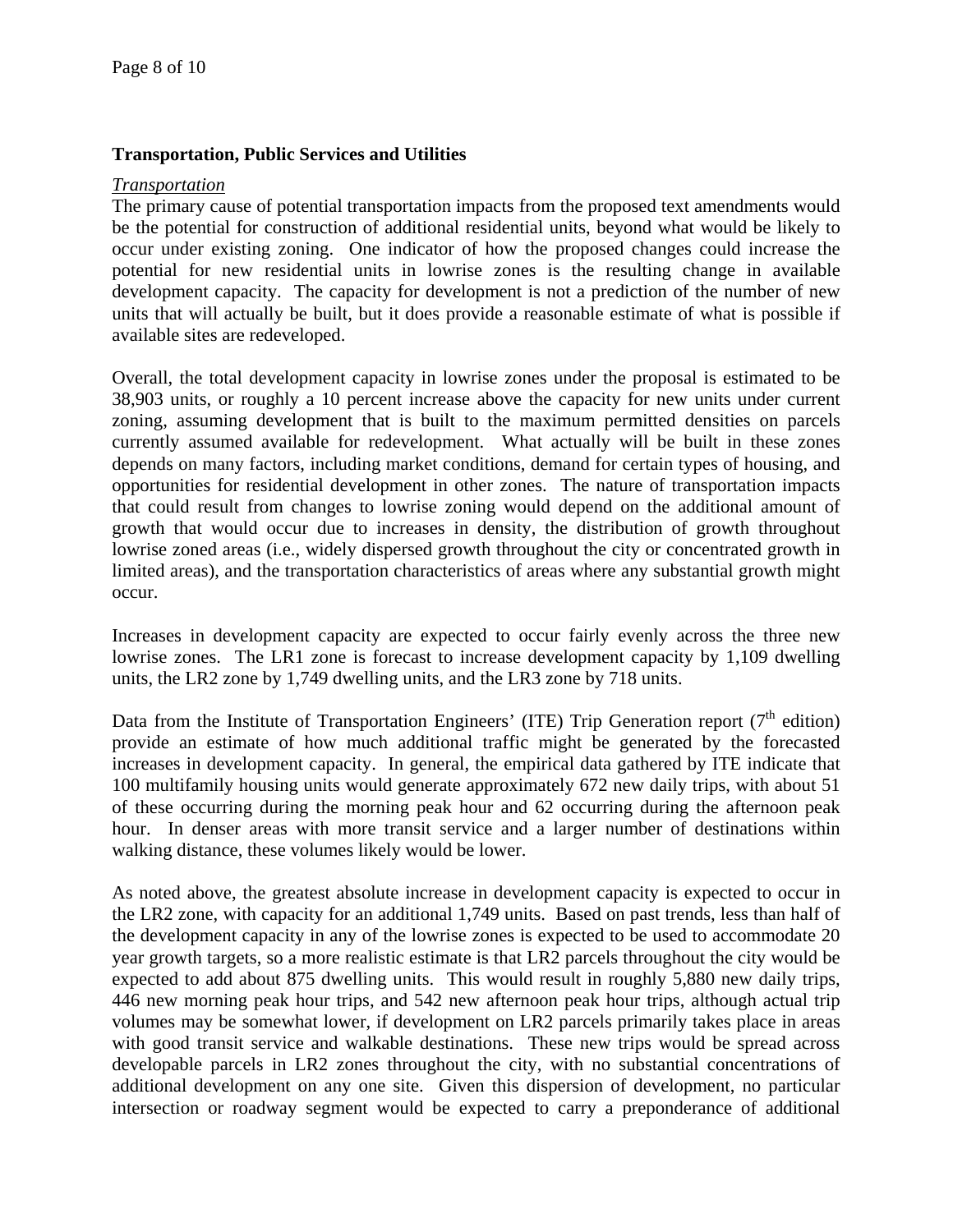traffic. Therefore, it is unlikely that these dispersed traffic volumes would have a significant transportation impact. Similar considerations would apply to increased development capacities in the LR1 and LR3 zones, although the future forecasted trip volumes would be smaller, as they would be based on smaller increases in development capacity in these zones.

The proposed code changes are not anticipated to produce significant adverse environmental impacts. Some of the changes address the location of parking on a project site; these changes address the use of space on a site, and are not expected to have direct parking impacts. Transportation impacts would be limited to a slight potential increase in use of alleys and a corresponding decrease in use of local streets, if greater access to lowrise development is taken from alleys. This could lead to greater amounts of on-street parking capacity, as less of the streetfront would be used for curbcuts.

Transportation impacts of individual projects developing pursuant to these code changes would be assessed at the time of project MUP applications, if they meet or exceed thresholds for environmental review.

# *Parking*

The proposed amendments would eliminate the multifamily parking requirement for residential uses in multifamily and commercial zones in urban villages for lots located within a quarter-mile (1,320 feet) of a street with frequent transit service. Seattle Department of Transportation planners have indicated that one-quarter mile is the standard distance that people will walk to take most forms of transit (the distance increases to one-half mile for light rail). Because frequent transit service is provided in most urban villages, which also provide easy walking access to neighborhood shopping and other amenities, fewer residents need to use an automobile regularly. Of the 24 urban villages outside urban centers, 16 are entirely within one-quarter mile of frequent transit service, and five are partially within one-quarter mile. Current parking requirements would remain for urban villages or portions of urban villages that are not within one-quarter mile of frequent transit service.

The amendments also would remove SEPA authority to condition residential projects for parking impacts in urban villages with frequent transit service, and would add Uptown to the list of urban centers where SEPA cannot be used to condition residential projects for parking impacts. Within the South Lake Union Urban Center, limits on SEPA authority to mitigate parking impacts would be extended to all uses.

These proposed changes to the Land Use Code and SEPA regulations could result in additional parking impacts, such as increased on-street parking. However, these impacts are not expected to be significant, for two reasons:

1) In areas of the city where no parking currently is required and no SEPA authority exists to require additional parking, developments still provide parking. Data from projects in commercial zones in urban centers and station areas, where no parking has been required by city codes since 2007, indicate that residential projects have been constructed with at least 0.65 spaces/unit. Residential projects in downtown frequently provide parking at a ratio close to one space per unit, although no parking is required of these projects. This